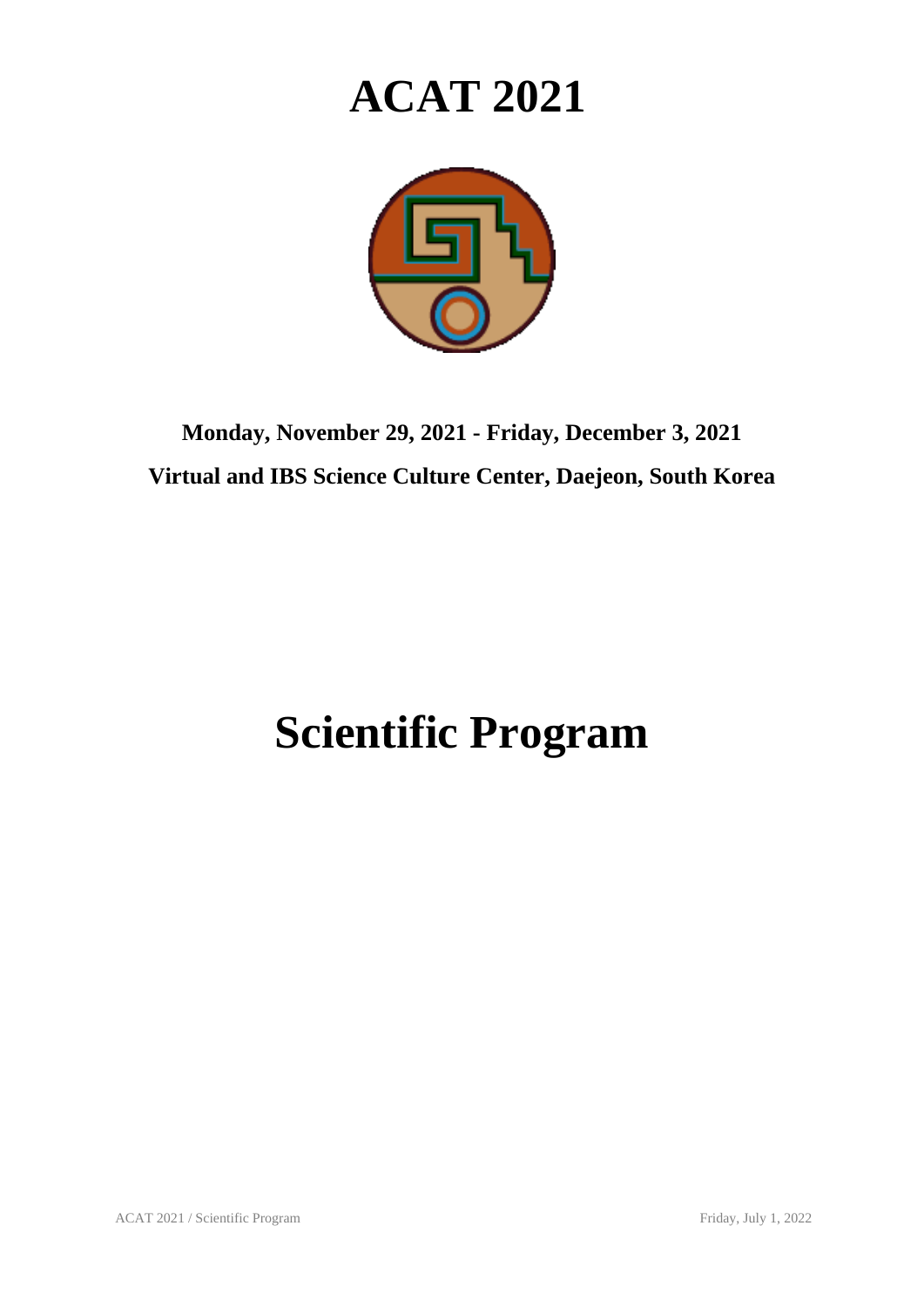This track includes topics that impact how we do physics analysis and research that are related to the enabling technology. Here is a fairly detailed list of possibilities (which isn't, of course, complete!).

Languages, Software quality, IDE and User Interfaces Languages (new C++ standard, Java, ...), language interoperability, code portability Software quality assurance; code reflection; documentation, performance and debugging tools Computer system Benchmarking, beyond Linpack IDE and frameworks User Interfaces, Common Libraries. Distributed and Parallel Computing Multilevel parallelism Distributed computing GRID and Cloud computing Architectures New architectures Massive Multicore High Performance Computing Accelerator-based computing (GPGPU's, FPGA's) High and low precision floating-point (quad/octuple precision and short float for CUDA) Virtualization Containerization (shifter, remote scripting) Hardware abstraction Clouds **Networking** New TCP control and routing mechanism Alternative to ethernet Online computing Advanced Monitoring, Diagnostics and Control Scalable distributed data collectors High Level Triggering (HLT) Stream event processing & High Throughput Computing (HTC)

## **Track 2: Data Analysis - Algorithms and Tools**

There are as many different algorithms and methods as their are physicists. Obviously, we can't list them all here, but here are some broad outlines of techniques that fit into this category. Of course, new and novel categories are part of what this conference is looking for. Machine Learning Neural Networks and Other Pattern Recognition Techniques Evolutionary and Genetic Algorithms Package Benchmarking Automation of Science: Data to formula Advanced Data Analysis Environments Statistical Methods, Multivariate analysis Data mining Simulation, Reconstruction and Visualization Techniques New algorithms for finding tracks, or other objects. Detector and Accelerator Simulations, MC and fast MC